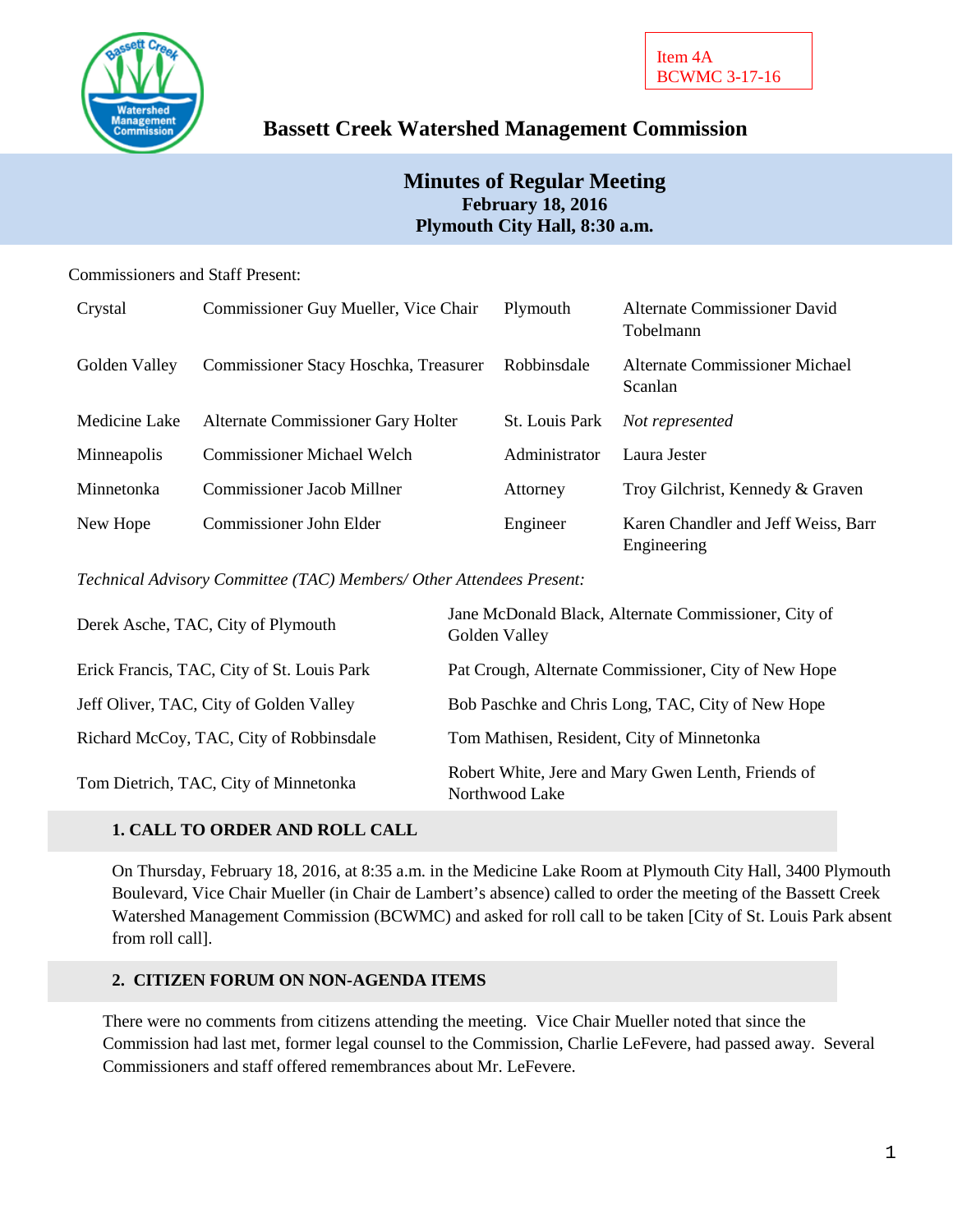#### **3. AGENDA**

**MOTION:** Commissioner Elder moved to approve the agenda. Alt. Commissioner Scanlan seconded the motion. Upon a vote, the motion carried 8-0 [City of St. Louis Park absent from vote].

#### **4. CONSENT AGENDA**

Commissioner Welch asked that item 4F *Approval to Designate Finance and Commerce as the Official News Publication of the BCWMC* be removed from the consent agenda.

**MOTION:** Commissioner Welch moved to approve the consent agenda as amended. Commissioner Elder seconded the motion. Upon a vote, the motion carried 8-0 [City of St. Louis Park absent from vote].

[The following items were approved as part of the consent agenda: the January 21, 2016, Commission Meeting Minutes, the FY2015 Year End Financial Report, the February 2016 Financial Report, the payment of invoices, Resolution 16-03 Designating Depositories for Bassett Creek Watershed Management Commission Funds, Request for Reimbursement from City of New Hope for Northwood Lake Water Quality Improvement Project (NL-1), Agreement with Metropolitan Council for 2016- 2017 Watershed Outlet Monitoring Program, 2016 Northwood Lake Improvements, New Hope, Agreement with Hennepin County for 2016 River Watch Program].

The general and construction account balances reported in the Fiscal Year 2015 Year End Financial Report are as follows:

| <b>Checking Account Balance</b>            | \$629,992.43       |
|--------------------------------------------|--------------------|
| TOTAL GENERAL FUND BALANCE                 | \$629,992.43       |
| TOTAL CASH & INVESTMENTS ON-HAND (2/10/16) | \$3,493,496.41     |
| CIP Projects Levied – Budget Remaining     | $(\$3,335,710.58)$ |
| <b>Closed Projects Remaining Balance</b>   | \$157,785.83       |
| 2012-2014 Anticipated Tax Levy Revenue     | \$6,668.33         |
| 2015 Anticipated Tax Levy Revenue          | \$1,499.07         |
| <b>Anticipated Closed Project Balance</b>  | \$165,953.23       |

#### **5. ORGANIZATIONAL MEETING**

#### **A. Appoint Officers**

Vice Chair Mueller asked if any Commissioners were interested in holding a Commission office. He noted that he was willing to remain as Vice Chair and that at the January meeting, Chair de Lambert expressed interest in remaining as Chair (if there were no other Commissioners interested in the position). Commissioner Hoschka noted she was willing to remain as Treasurer. Commissioner Millner advised the group that he would be leaving the Commission when the City of Minnetonka can find a replacement for him.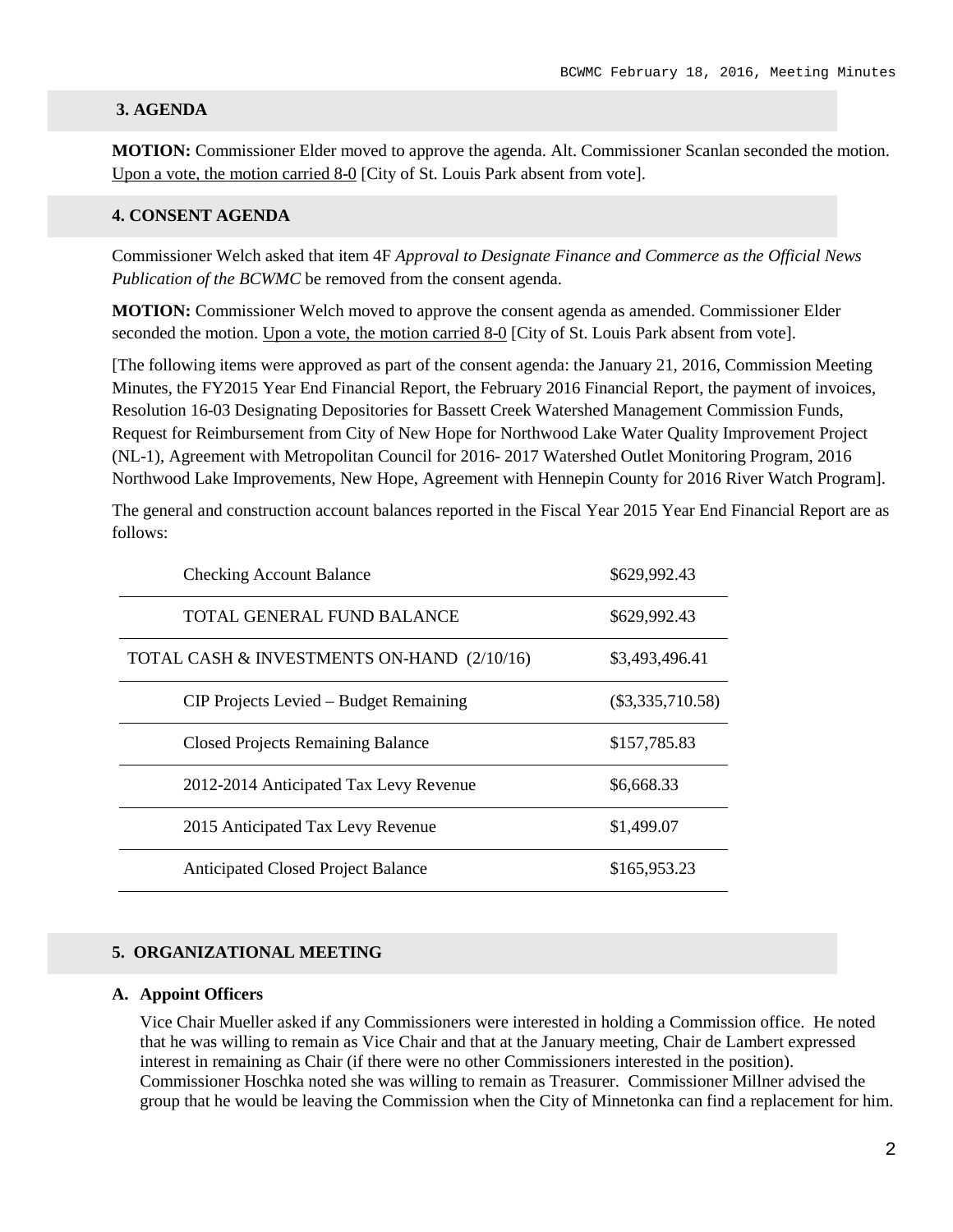He noted given that information, he should not be elected as Secretary. Administrator Jester reminded the group that the positions of Secretary and Treasurer can be combined into one position per the Commission bylaws.

Commissioner Welch nominated Commissioner Hoschka as Secretary/Treasurer. Commissioner Hoschka accepted the nomination. Vice Chair Mueller called for additional nominations of officers.

**MOTION:** Commissioner Welch moved to elect the slate of officers including de Lambert as Chair, Mueller as Vice Chair, and Hoschka as Secretary/Treasurer. Alt. Commissioner Scanlan seconded the motion. Upon a vote, the motion carried 7-0. [City of St. Louis Park absent from vote]

#### **B. Review 2016 Commission Calendar and Areas of Work**

Administrator Jester reviewed the Commission calendar, noting that it was not an exhaustive list of items the Commission will be considering this year, but included items that would come before the Commission over the course of the year. She also reviewed the various Commission committees and the work they would be concentrating on this year and approximate timing of meetings. There was some discussion about if a certain committee should discuss water quality monitoring activities of the Commission. It was noted that would be included as a discussion item during the presentation of 2015 monitoring results at the March meeting and would also be considered by the budget committee.

#### **C. Appoint Committee Members**

The following Commissioners and others volunteered for the various Commission committees (noted below). Administrator Jester noted that committees could add and subtract members over the course of the year. She noted the Aquatic Plant Management/Aquatic Invasive Species (APM/AIS) committee would likely meet monthly during the year.

Administrative Services Committee: Commissioners/Alt. Commissioners de Lambert, Mueller, Hoschka, Crough, Black, Tobelmann

Budget Committee: Commissioners/Alt. Commissioners de Lambert, Mueller, McDonald Black, Black

Education Committee: Commissioners/Alt. Commissioners Hoschka, Black, Tobelmann, and former Commissioner Dan Johnson

APM/AIS Committee: Commissioners/Alt. Commissioners Hoschka, Carlson, Welch, Black, Tobelmann, TAC members Tom Hoffman (Golden Valley), Derek Asche (Plymouth), Commission Engineers

#### **D. Review Year End Financial Status (Fiscal Year 2015)**

Administrator Jester reported that the year-end financial statement (found in Item 4B) shows some areas to be over budget and others to be under budget. She noted that in addition to the \$5,114 remaining in the operating budget account, another approximately \$18,000 will be reimbursed to the Commission for work done in 2015 with regards to the Blue Line and Southwest Light Rail Transit lines and the modeling of the tunnel (to be partially paid by the City of Minneapolis). Administrator Jester listed some items and issues that pushed the water quality monitoring budget well over budget including unanticipated meetings and review of the bacteria and chloride TMDLs, the new species of plant found in Westwood Lake, and the development of water quality content and graphs for the new website.

There was some discussion about why the Commission does not include a contingency line item and how the "surveys and studies" line item is used for unanticipated tasks similarly to a contingency fund.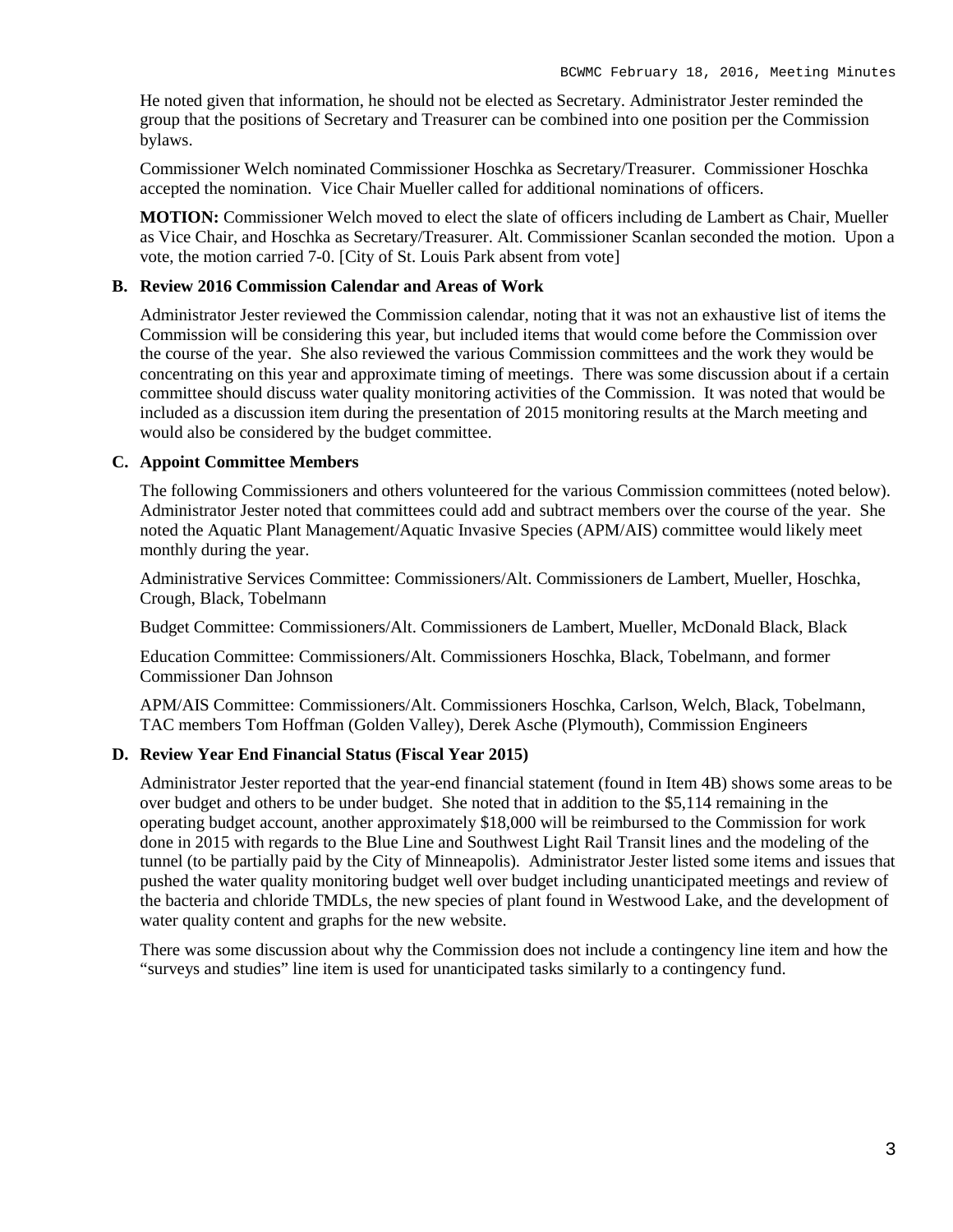#### **E. Review Open Meeting Law**

Administrator Jester and Legal Counsel Gilchrist briefly reviewed the general provisions of the open meeting law, reminding Commissioners, in particular, not to get involved in a discussion via email. Legal Counsel Gilchrist recommended that Commission committees follow the open meeting law including being properly noticed. He also noted that comments via social media are not considered to be covered by open meeting law, unless a discussion is occurring via private messaging.

#### **6. BUSINESS**

#### **4F. (from consent agenda) Approval to Designate** *Finance and Commerce* **as the Official News Publication of the Bassett Creek Watershed Management Commission**

Commissioner Welch noted that the Finance and Commerce publication is not used by regular citizens to find information about upcoming meetings or other items. He suggested that the Commission research alternatives including the Star Tribune which is expensive but covers the entire watershed. Staff was directed to bring options back to the March Commission meeting.

#### A. **Review Draft Feasibility Study for Plymouth Creek Restoration Project (2017CR-P)**

Commission Engineer Weiss provided an overview of the feasibility study for this project through a PowerPoint presentation. He reported that several site visits had been conducted, resulting in the identification of 21 sites in need of repair or restoration. He noted that many different groups provided input to the study including residents, Plymouth Water Resources and Parks staff, the MDNR, the U.S. Army Corps of Engineers, and the Commission Administrator. Commission Engineer Weiss described the three different reaches within the project area, reported on the recommended restoration techniques within each reach, and noted the estimated pollutant load reductions of 52.2 lbs of total phosphorus and 90,800 lb of total suspended sediment per year. He reported the estimated design and construction cost (including contingencies) is \$766,000. He noted the cost estimate is about \$275/linear foot which is within the range of recent past projects.

There was much discussion about how to improve conditions within the disc golf course in Reach 1. Commission Engineer Weiss and Commissioners noted it would be advantageous if a vegetated buffer could be established along the creek but they also recognized the difficulty in keeping disc golfers from trampling newly planted areas. Mr. Asche noted that the Plymouth Parks Department is open to realigning some golf fairways or pins to help keep players away from the stream. There was further discussion about whether or not Commission funding should be used for buffers that ultimately won't stay in place. It was noted the high potential for education of citizens in the park due to high park user numbers. It was suggested that perhaps one location along the stream could include a buffer as a demonstration area to see if the buffer strategy works over time. There was also a suggestion to work with the disc golf association and scouts or other groups for building and maintaining structures to keep golfers out of vegetation. There was also discussion about reducing the amount of runoff from the park parking lot to the stream, which Mr. Asche said might be accomplished in the future with park redevelopment.

There was consensus that the feasibility study should include a vegetated buffer within the golf course in order to budget an appropriate amount, acknowledging that as the project moves into the design phase, more conversations can be had with the Plymouth Parks Department and others about the true feasibility and placement of buffers.

There was some discussion about the use of toe wood as a restoration technique and its benefits to stream biological life. There was consensus that information should be included in the feasibility study.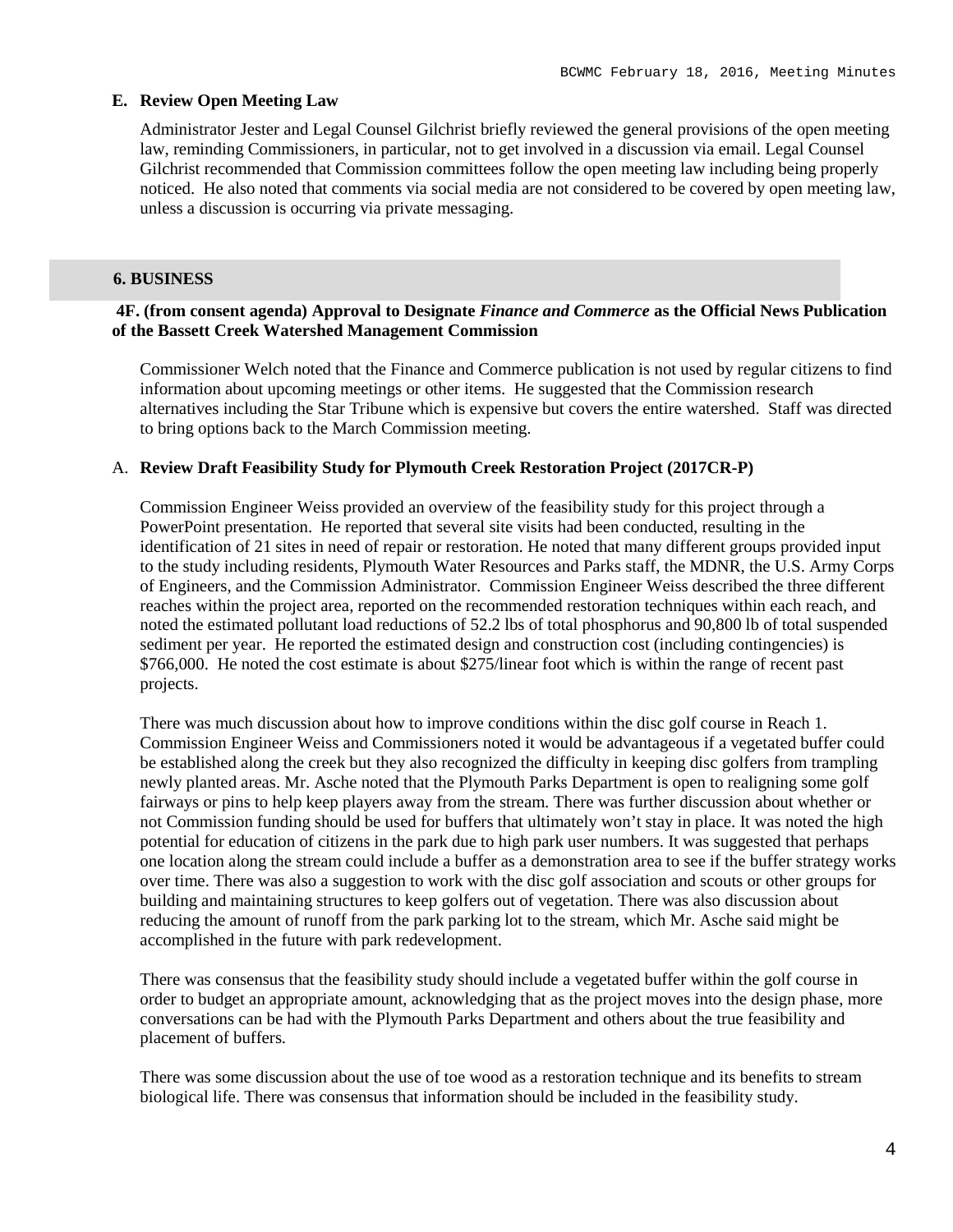**MOTION:** Commissioner Welch moved to approve the Feasibility Study for the Plymouth Creek Restoration Project with minor revisions noted during the discussion and direction to staff to bring a memo back to the Commission noting revisions made to the Study and access to the full and final Study online. Alternate Commissioner Scanlan seconded the motion. Upon a vote, motion carried passed 8-0. [City of St. Louis Park absent from vote]

#### B. **Consider Approval of Northwood South Area Infrastructure Improvements, New Hope**

- i. Commission Engineer Project Review Memo and Project Map
- ii. Letter from City of New Hope Regarding Treatment Options for Linear Projects

Commission Engineer Chandler described the proposed project in New Hope, noting that it is a street reconstruction project that also involves improvements to water, sanitary sewer, and storm sewer in an area that drains to Northwood Lake from the south. She reported that it is a linear project that proposes to reconstruct more than one acre of impervious surface, so the Commission's new water quality requirements (MIDS) need to be met. Commission Engineer Chandler reported that due to the lack of space and clay soils, the infiltration requirement could not be met, leading the city to follow the MIDS flexible treatment options to improve water quality. The City is proposing to construct underground filtration trenches with iron enhanced media to provide water quality treatment. This practice will meet most of the MIDS flexible treatment option #2. She noted the City is requesting to use a portion of the pollutant removal capacity of the nearby Jordan Pond, part of the Commission's Northwood Lake CIP project. She reminded the Commission that at the December meeting, a similar request came from the City of Golden Valley with regards to the Douglas Drive Project. Commission Engineer Chandler recommended approval of the Northwood South Area Infrastructure Improvement Project, with conditions noted in the Engineer's memo and recommended the Commission allow the City to take credit for up to 21.1% of the pollutant removal capacity in Jordan Pond, the same percentage the City is contributing in funding to the CIP project.

Mr. Paschke reported that the City of New Hope recently purchased a new street sweeper and is increasing its frequency of sweeping in the neighborhood adjacent to Northwood Lake. He noted this activity is not captured in the pollutant removal calculations for the project. Commissioner Welch expressed his strong opposition to a change in the premise under which cities and the Commission partner on CIP projects. He indicated that, in his opinion, it is a mistake to use watershed-wide CIP funding to help cities meet water quality requirements. He noted that he would rather consider a variance to the requirements than approve this request.

Mr. Long described the burden that fully developed cities (with clay soils) have to meet MIDS on linear projects with little or no space. Mr. Oliver concurred. Mr. Long noted the letter provided in 6Bii lays out the issues and requested that the TAC discuss this issue at a future meeting.

There was further discussion between Administrator Jester and Commissioner Welch regarding the current precedent of allowing cities to take partial credit for CIP projects. They agreed to discuss the item further in the future.

MOTION: Commissioner Hoschka moved to approve the Northwood South Area Infrastructure Improvement Project with Commission Engineer's comments. Commissioner Elder seconded the motion. A roll vote was taken.

| Crystal       | Aye            |
|---------------|----------------|
| Golden Valley | Aye            |
| Medicine Lake | Aye            |
| Minneapolis   | N <sub>0</sub> |
| Minnetonka    | Aye            |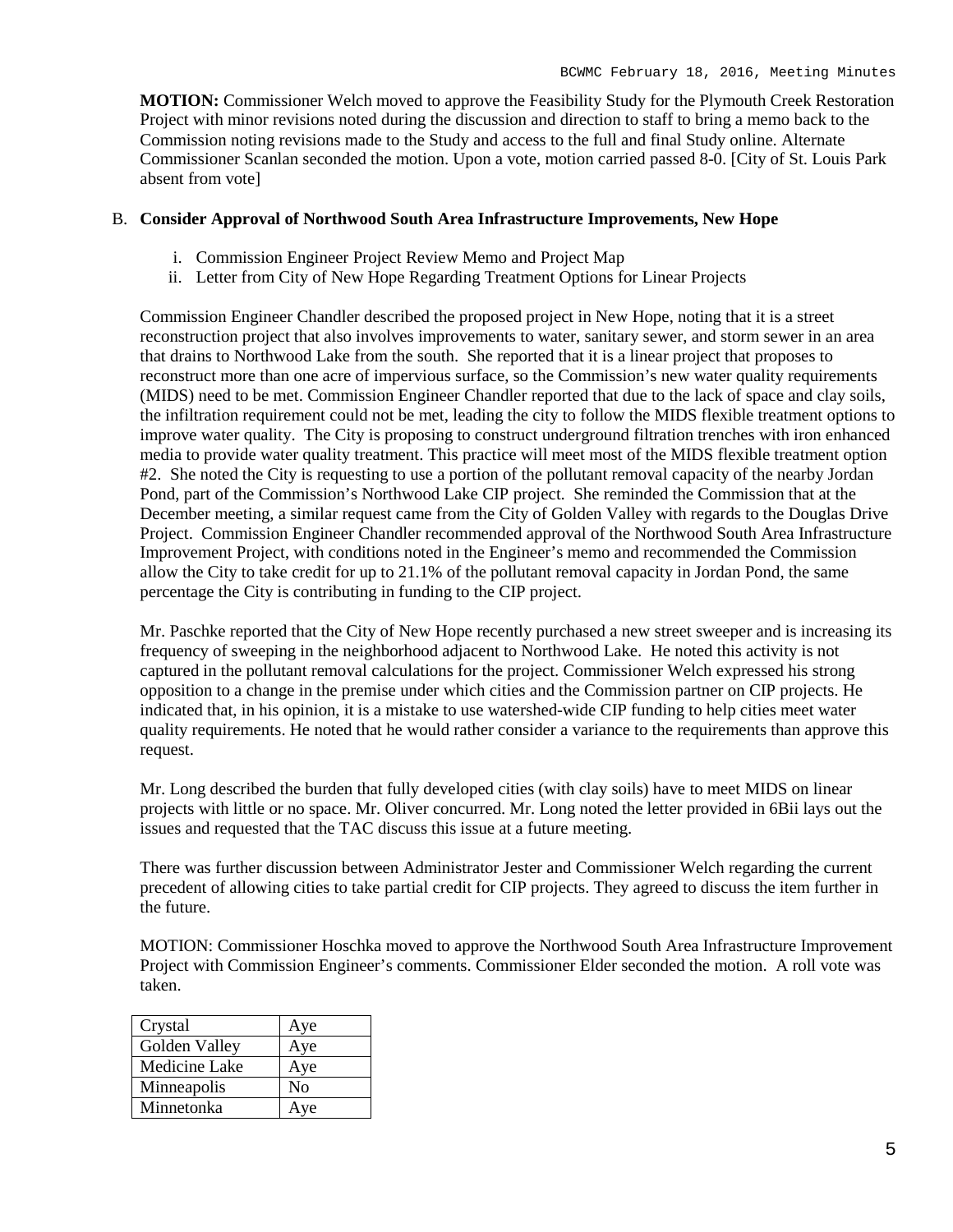| New Hope       | Aye    |
|----------------|--------|
| Plymouth       | Aye    |
| Robbinsdale    | Aye    |
| St. Louis Park | Absent |

Upon the vote, the motion carried 7-1. [City of St. Louis Park absent from vote]

#### C. **Items Related to Northwood Lake Water Quality Improvement Project (NL-1)**

#### i. **Consider Approval of Clean Water Fund Grant Agreement for Northwood Lake Water Quality Improvement Project**

**MOTION:** Alternate Commissioner Scanlan moved to approve the Clean Water Fund grant agreement with the Minnesota Board of Water and Soil Resources for the Northwood Lake Water Quality Improvement Project. Alternate Commissioner Tobelmann seconded the motion. Upon a vote, the motion carried 8-0. [City of St. Louis Park absent from vote]

#### ii. **Direct Staff to Develop Subgrant Agreement with City of New Hope to Implement Clean Water Fund Grant**

Administrator Jester reported the Commission should enter into a subgrant agreement with the City of New Hope to implement the provisions of the Clean Water Fund grant (similar to the subgrant agreement approved for implementation of the 2015 Clean Water Partnership grant.)

**MOTION:** Alternate Commissioner Scanlan moved to direct Commission staff to develop a subgrant agreement with the City of New Hope and to approve the execution of the agreement by Commission officers. Commissioner Welch seconded the motion. Upon a vote, the motion carried 8-0. [City of St. Louis Park absent from vote]

#### iii. **Consider Amendment to Agreement with City of New Hope for Design and Construction of Project**

Administrator Jester reported that the City of New Hope had received bids for the Northwood Lake Improvement Project that were considerably higher than budgeted. She reported that since the meeting materials had gone out, she had revised her recommendation regarding this item and directed Commissioners to the materials distributed at the meeting. She walked through a table of figures showing the estimated costs and contributions for the Northwood Lake CIP project as they existed in August 2015 when the initial agreement with the City was approved compared to project costs and contributions as they exist now. (She noted the higher construction costs and the addition of the Clean Water Fund grant.) Administrator Jester recommended that the City and the Commission contribute additional funding to the project at the same pro-rated amount as initially approved, and that the City's contribution be lowered by the same percentage due to the Clean Water Fund grant (as was a provision in the initial agreement). She reported the city contribution would total \$276,400 rather than the \$300,000 initially approved. She recommended an amendment to the agreement with the City of New Hope to reflect these changes.

**MOTION:** Alternate Commissioner Scanlan moved to approve the amendment to the cooperative agreement with the City of New Hope for the Northwood Lake Improvement Project. Commissioner Millner seconded the motion. There was discussion (below). Following discussion and upon a vote, the motion carried 7-1. [City of St. Louis Park absent from vote]

DISCUSSION: Commissioner Mueller suggested that the Administrative Services Committee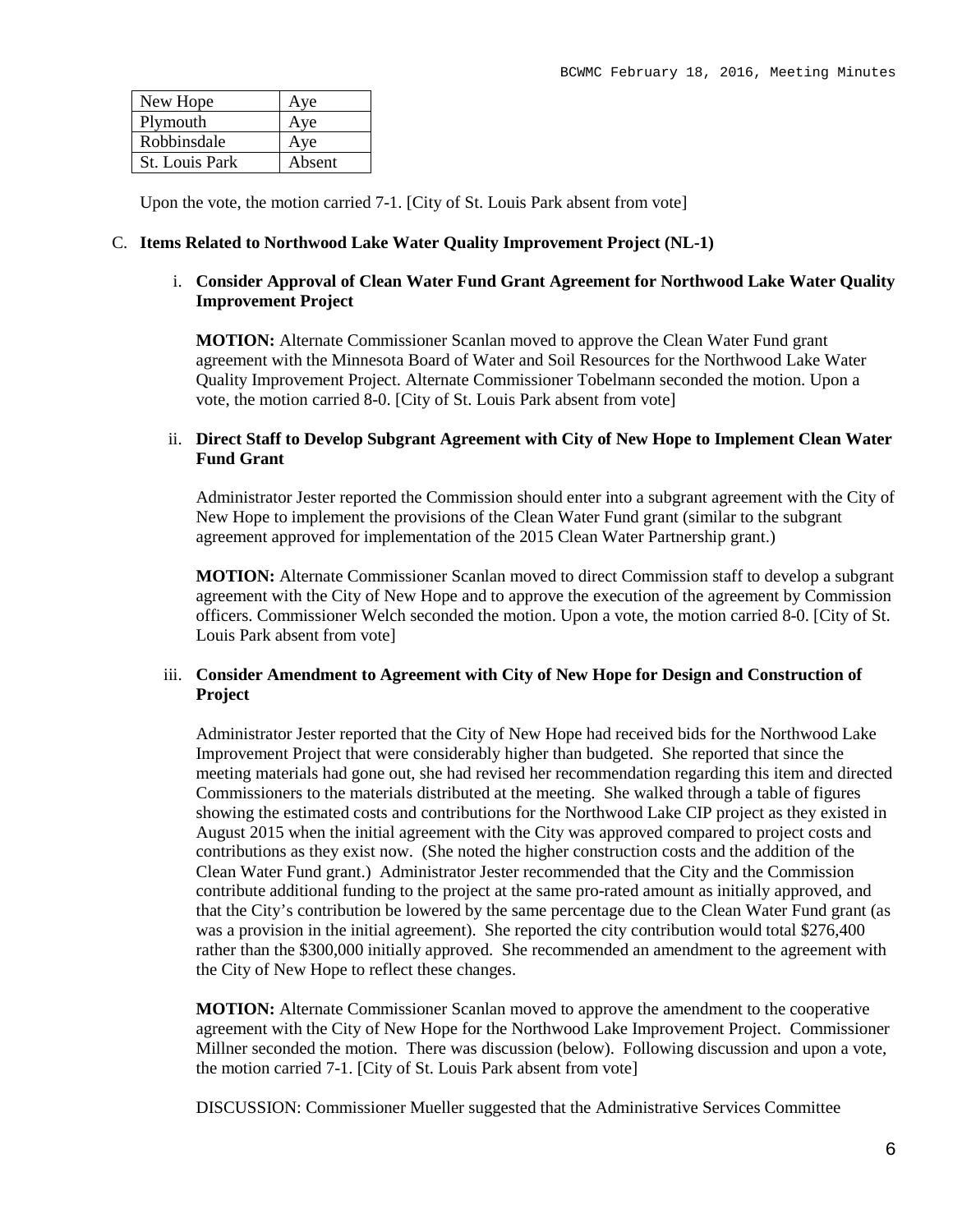consider a policy to determine a consistent approach to handling CIP projects that are over budget. Mr. Long expressed concern that as written, the agreement doesn't allow the City to realize any financial benefit if the project ends up coming in under budget. Commissioner Welch indicated that future cooperative agreements should not allow cities to take credit for pollutant removals.

[Commissioners Elder, Hoschka, Millner depart the meeting. Alternate Commissioners Crough and McDonald Black assume voting positions for New Hope and Golden Valley, respectively.]

#### D. **Consider Approval of Resolution Delegating Wetland Conservation Act Decisions**

Commission Engineer Chandler reminded the Commission that at their meeting in January, the Commission reviewed options for Wetland Conservation Act (WCA) decisions for cities where the Commission has WCA authority. She reported that at that meeting, there was consensus that the Commission would delegate WCA authority for certain decisions to Commission staff and retain other authority for other decisions. She noted the resolution included with meeting materials formalizes that decision. Commissioner Welch requested that the phrase "or their respective designees" be removed from the resolution. Commission Legal Counsel Gilchrist agreed that was fine. The Commission Engineer noted two grammatical edits needed in the resolution.

**MOTION:** Commissioner Welch moved to approve Resolution 16-04 with revisions. Alternate Commissioner McDonald Black seconded the motion. Upon a vote, the motion carried 7-0. [Cities of St. Louis Park and Minnetonka absent from vote.]

### E. **Receive Update on 2017 Main Stem Erosion Repair Project (2017CR-M)**

Administrator Jester reported that all four of the right of entry agreements needed to complete the Phase II environmental assessment were acquired. She also noted she would be giving a presentation on the project to the Redevelopment Oversight Committee on February  $2<sup>nd</sup>$ . She indicated the draft feasibility report would likely come to the Commission at their April meeting.

## **7. COMMUNICATIONS**

- **A. Administrator:** No comments aside from written report in meeting packet.
- **B. Chair:** No comments
- **C. Commissioners:**
	- **i.** Alternate Commissioner Scanlan reported on his attendance at the Road Salt Symposium.

## **D. TAC Members:**

- **i.** Mr. Francis reported that the TAC met on February 5<sup>th</sup> to continue developing draft policies for the responsibilities and funding options for long term maintenance of the Flood Control Project and the 5-year CIP. He said that the TAC will continue to discuss this at its March 3 meeting.
- **E. Committees:** No Committee Communications
- **F. Legal Counsel:** Legal Counsel Gilchrist reported that Charlie LeFevere enjoyed working with the Commission.

## **G. Engineer:**

**i.** Engineer Chandler reported that work continues on the XP-SWMM model.